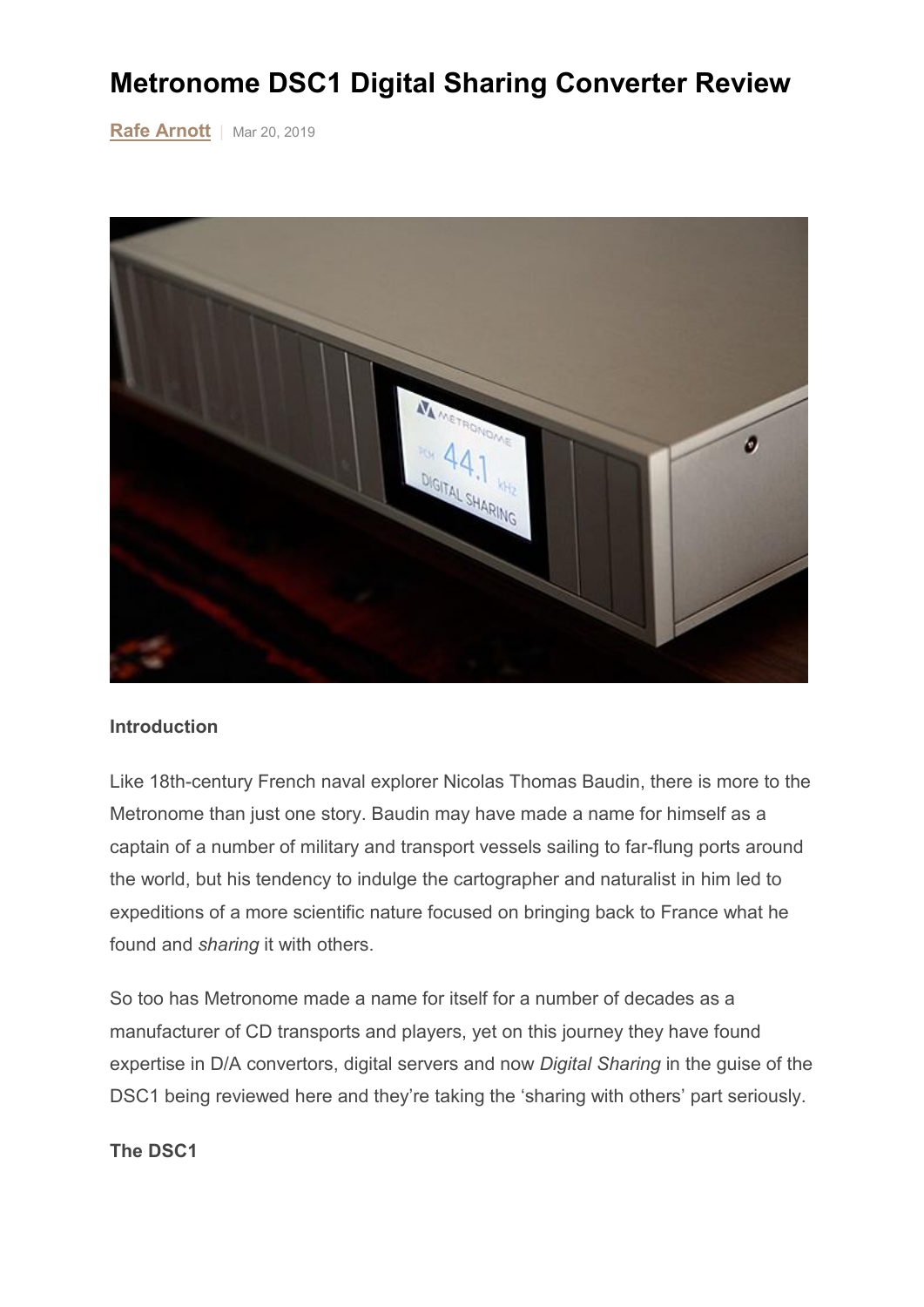The \$21,000 USD DSC1 is the company's first foray into hybridizing a classic DAC with DLNA/Airplay compatibility for streaming from network-connected devices. The DSC1 can take digital signals from disparate sources for analog conversion via SPDIF, AES-EBU, optical or USB-B inputs – or use it as a dedicated network player via LAN. The unit comes equipped with a dual-mono circuit topology consisting of two 32-bit/384kHz PCM capable (DSD 512 – 8x) AK4497 DAC chipsets which are floated on independent PCBs plugged into the main board. Sample rate conversion features a 175dB dynamic-range capacity with a THD+N of -140dB, and a frequency bandwidth of 10Hz~20kHz +/- 0.1dB. A Class-A analog output stage with four operational amplifiers and 10 independent regulation lines "for each critical part of the convertor providing inter-stage EMI/RF radiation protection" are also part of the focused attention on the noise-critical power supply chain and keeping any ACrelated sound quality issues at bay.



The DSC1 comes in black or silver finish, with my silver unit looking the business (and weighing it too at just under 40 pounds) with solid and chunky aluminum-alloy construction and three heavy-duty machined and thread-adjustable cone-spiked feet. The large 5-inch LED display screen is a bit *too* bright for me (even turned down) but is easily legible, with a highcontrast dark-text-on-white-background readout. Operations such as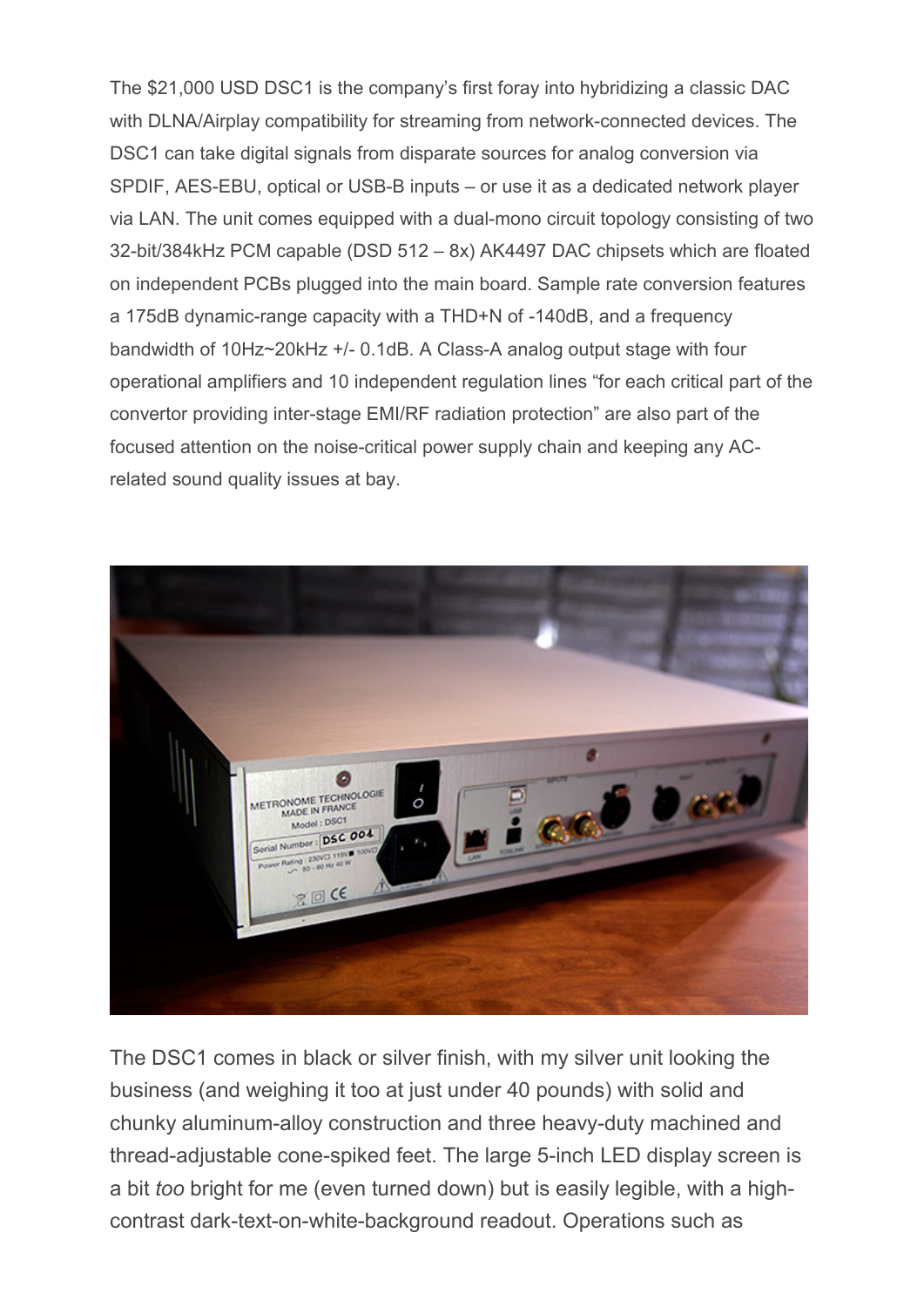secondary powering on/off, menu selection and display brightness are all handled by the cleverly disguised panel buttons on the front fascia that blend completely with the integrated slotted panels which grace the unit's faceplate. The rear of the DSC1 is cleanly laid out with the aforementioned digital inputs clearly clustered in the centre of the unit's back panel and bookended by the IEC/Mains input socket and main power rocker switch on the left and both balanced and unbalanced output on the right.

#### **Set up**

For this review I fed the DSC1 a mix of 16-bit/44kHz and 24-bit/192kHz PCM files from cloud-based streaming services like TIDAL/Qobuz and local USB-HD based mp3, PCM and DSD128 files via Roon/Ethernet through an audio-only dedicated Apple MacBook Air 11-inch. I also fed the same files through the DSC1 via its USB input through an Aurender N10 music server. The DSC1 unit I had did not allow for *Lossless* Roon playback via Ethernet (Green light in Roon signal path indicates "High Quality" not "Lossless," but this was because the unit showed up under "Zones" as a "ShairportSync" device due their Roon Ready implementation still being in the works (coming soon according to Roon's VP of Marketing Dipin Sehdev), so everything above Redbook was being downsampled to 24/48 to accommodate the AirPlay protocols. Therefore I used the DSC1's USB port via the Aurender N10 for critical listening. That said, I have to say, even via AirPlay, the Metronome sounded organic and had a very satisfying analog *authenticity* to its portrayal of voices, wood-bodied string instruments, brass and piano. I think many would be impressed at how well the circuit implementation handled the Apple compression algorithms. \*I did not use the Mconnect suggested by Metronome for playback because I have an extensive Roon/Aurender library and while initial noodling around with the Mconnect application proved satisfactory, it did not behoove me to rebuild my library in yet another disparate app.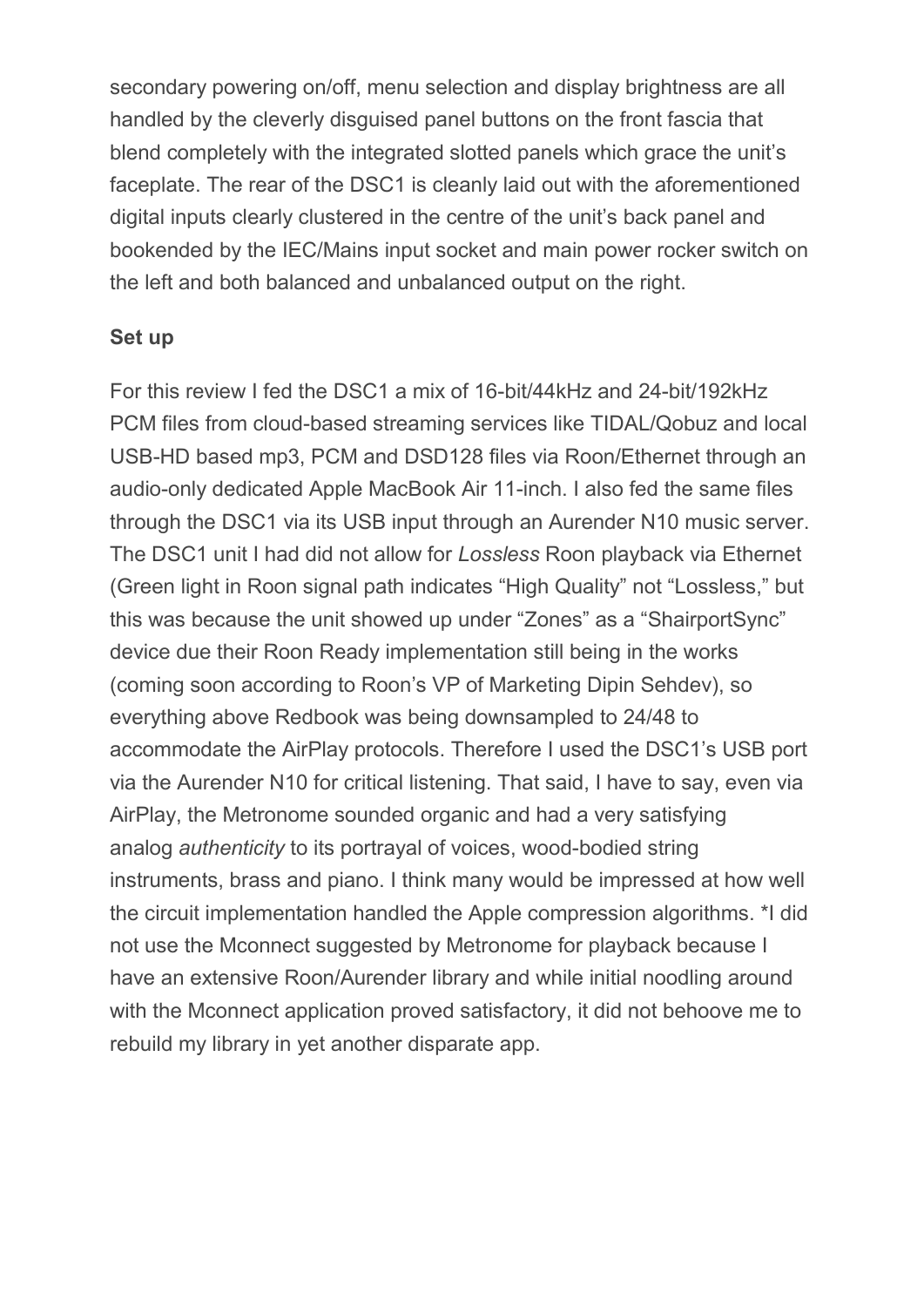

Associated equipment downstream from the DSC1 for this review included a McIntosh C2600 Tubed Preamplifier, McIntosh MC611 mono blocs and DeVore Fidelity Gibbon X loudspeakers. All digital cabling, interconnects and speaker cables were a mix of TelluriumQ Black, Ultra Black, Silver and Black Diamond. AC cabling and power requirements were handled by PS Audio AC5 cables and a Power Plant 20.

### I contacted Metronome's Associate Director and Managing Partner Jean Marie Clauzel to find out more about the DSC1. Here's our back-andforth. **Metronome Q&A**

Rafe Arnott: *Metronome has been known for many years for its CD player and transport technology, what made the company want to branch out into networked computer-audio devices? What was the goal behind the DSC1?*

Jean Marie Clauzel: "It's true that Metronome was reputed for their CD players, but before all, the aim of the company is to provide the best audiodigital sources. Then it became natural to go to computer music and streaming. DSC1 was designed to be a connected DAC, so its first function is D/A conversion."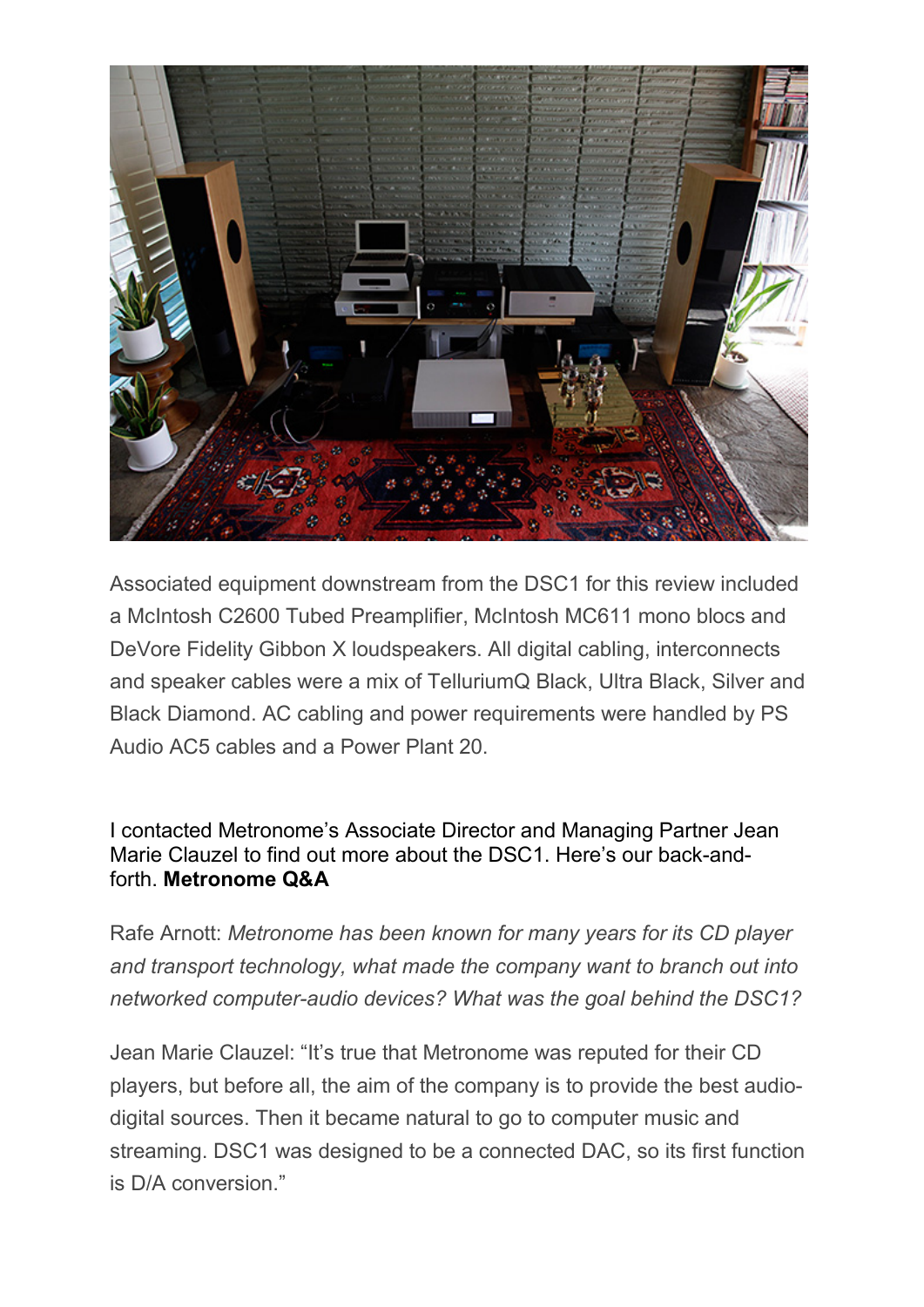RA: *"Digital Sharing" is literally the in the name of the unit, is it safe to say that when the R&D and initial design process of the DSC1 was underway that bringing everything to do with digital, or computer audio was baked into the unit's DNA?*

JMC: "Yes. DS will stand for a range of connected devices. The following one is in development, but this is another story of course."

RA: *You've included every critical digital input and unbalanced and balanced outputs, the 32-bit/384kHz AK4497 DACs are mounted on separate independent PCB sub-boards allowing for potential upgrades – is there an FGPA implemented as well to facilitate software/firmware updates to code/processing as well? If not, why and how will software/firmware upgrades be implemented?*

JMC: "Good question, and two answers: The internal management software can only be modified at our workshop, while the firmware of the network PCB can be updated via the app mControl."

RA: *Why were the Ak4497 chipsets chosen for the DSC1? Why not an R2R or Multibit design?*

JMC: "We have quite a long experience with AKM's processors, especially how to get our specific sound-reproduction profile. This is why we keep loyal to AK chips."

RA: *I understand that "Roon Ready" certification is coming to the DSC1? Why is a partnership with Roon important to Metronome? Is having a dedicated company to handle software/app implementation a better fit for Metronome than hiring its own engineers and producing the bulk of its own software coding? I initially was using Mconnect to run the DSC1 – which is satisfactory – but nothing close to the Roon experience for digital-file playback.*

JMC: "It's not our purpose to provide audio player solutions, and Roon is getting more and more importance in the audiophile population worldwide. This choice was first of all a customer's request."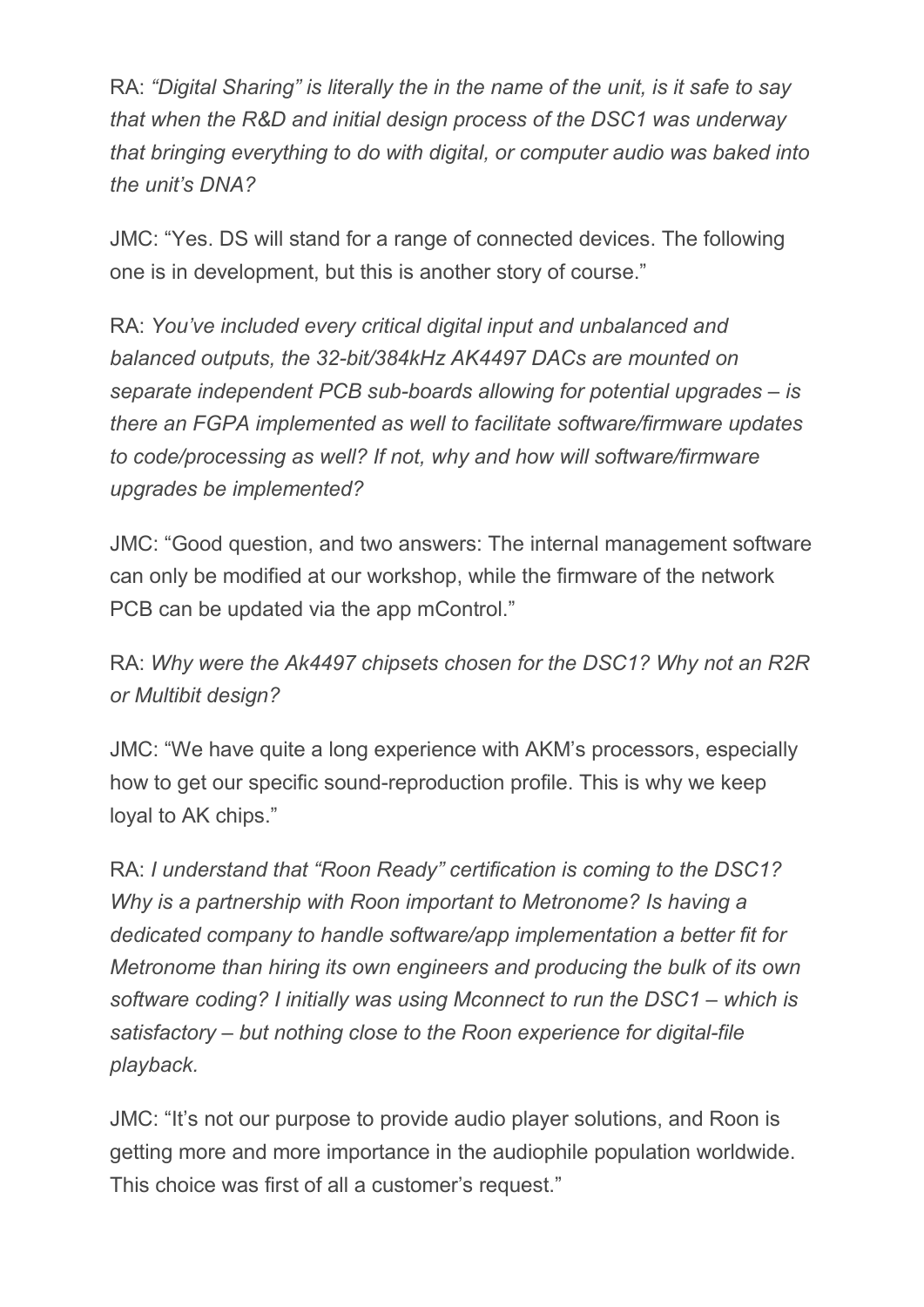RA: *Where does Metronome stand on MQA? Can we expect full MQA decoding ability to be implemented in the future? For a unit that is targeted at the ultra high-end of fidelity for consumers, should people expect that capability in a component at this price point or is it still a question of how MQA is an end-to-end authenticated protocol that causes some manufacturers to bristle at opening up their proprietary digital-to-analog designs to an outside endeavour?*

JMC: "The DSC1 is already able to manage MQA, like our Kalista DreamPlay STREAM, and we're working on it for other devices. Like Roon, it's a request which comes more and more often. I could state that Metronome devices don't need MQA to provide the best sound reproduction, but the end users will decide…"

RA: *What does the future hold for Metronome in the digital-sharing arena? Can we expect upgrades to the DSC1 in the near future?*

JMC: "We continue working on streaming mostly, and in the next months there will be one more device in this DS range, and more and more "connected" devices under Métronome and Kalista brands."

# **Listening**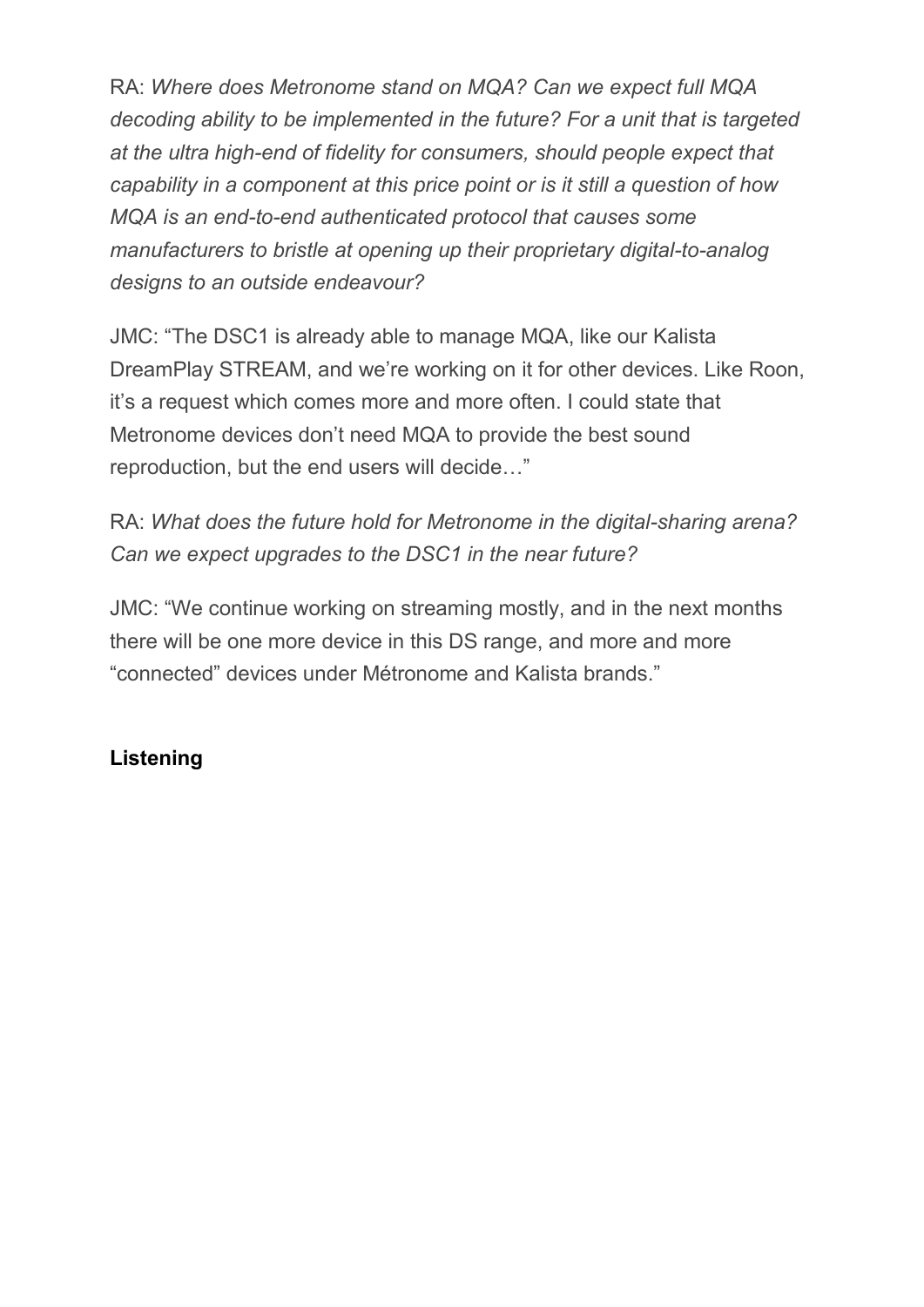

I started with some 24-bit/44.1kHz WAV electronic ambient mixes by Poland native son Bartosz Kruczynski. His February 2019 release on the Emotional Response record label *Selected Media 2016-2018*, (available for download [HERE\)](https://bartoszkruczynski.bandcamp.com/album/selected-media-2016-2018) had snagged my attention since first hearing it on the radio courtesy of local university station CiTR while driving – which I had Shazam'd and then filed it away for the future. After letting it run several times in the background off-and-on the last week I decided to give it a spin *at volume* through the Metronome which revealed some hitherto unnoticed deep bass texture that added a level of engagement to tracks like "IX" which casual listening at lower volumes had glossed over. The electronic keyboard notes gained weight, momentum and spatial anchoring in the sound stage through the DSC1 which brought a human, elemental touch to an album some could consider cold, but here the dense electronic synth, effects, basslines and percussion had life breathed into it.

Acoustic explorations through the Metronome brought continued enjoyment with albums such as the TIDAL 16-bit/44kHz version of Neil Young's 1978 classic *Comes A Time* (which I've been listening to on vinyl since I was a child and my father first bought it when it was released – I bring this up because I associate this LP with the sound of a needle dropping into a groove before the delicate strumming of Young's six-string guitar plaintively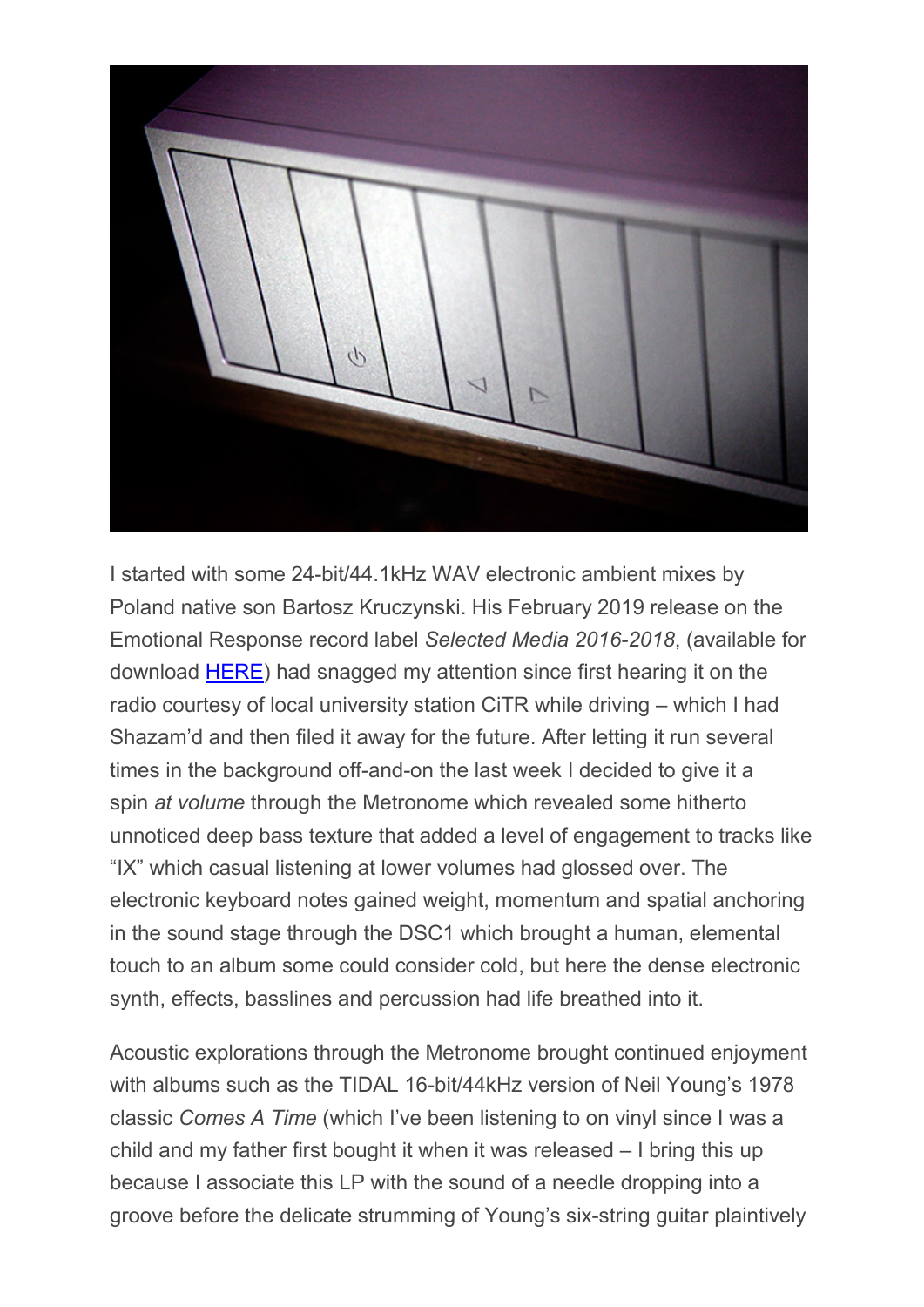opens up "Going' Back" so I have an analog connection to it and the DSC1 had me right back between the speakers on the rug of my parent's home) showing the streaming DAC's ability to allow the unimpeded flow of rhythm and tempo with an almost tube-like emotive dynamic to playback that had guitars, bass, piano and drums all presented as life-sized consonants of drama and color between the DeVore Xs with a level of tonal and timbral accuracy I've come to expect from DAC designs at this price point: in a word, exquisite.

Another '70s album I know well from black discs spinning in my past is *Between Us*, Murray Head's third studio effort on A&M (Qobuz 16 bit/44.1kHz). The opening cut "Los Angeles" features Head's signature almost-falsetto vocals emotively reeling you into the song's lyrical fabric. The subtle acoustic-guitar shadings of this cut are given ample play through the Metronome with the sound of the jet landing (presumably at LAX) coming through with balance against Head's string picking and plucking. Bass notes and percussion are deep and well-defined throughout the track and nestled in nicely behind Head and his guitar in the sound stage. Imaging (if it's on the recording) is definitely one of the DSC1's strong suits with a deep, wide sonic landscape laid bare with resolution *and* warmth regardless of genre or file type – even mp3 mixes I have by our resident mixmaster [Scott Eastlick](http://www.electricadolescence.com/) came alive without missing a beat, showing just how well this unit deals with any source given to it. For the record, while I prefer lossless or high-res files, I *never* turn up my nose at great music because of its sample rate.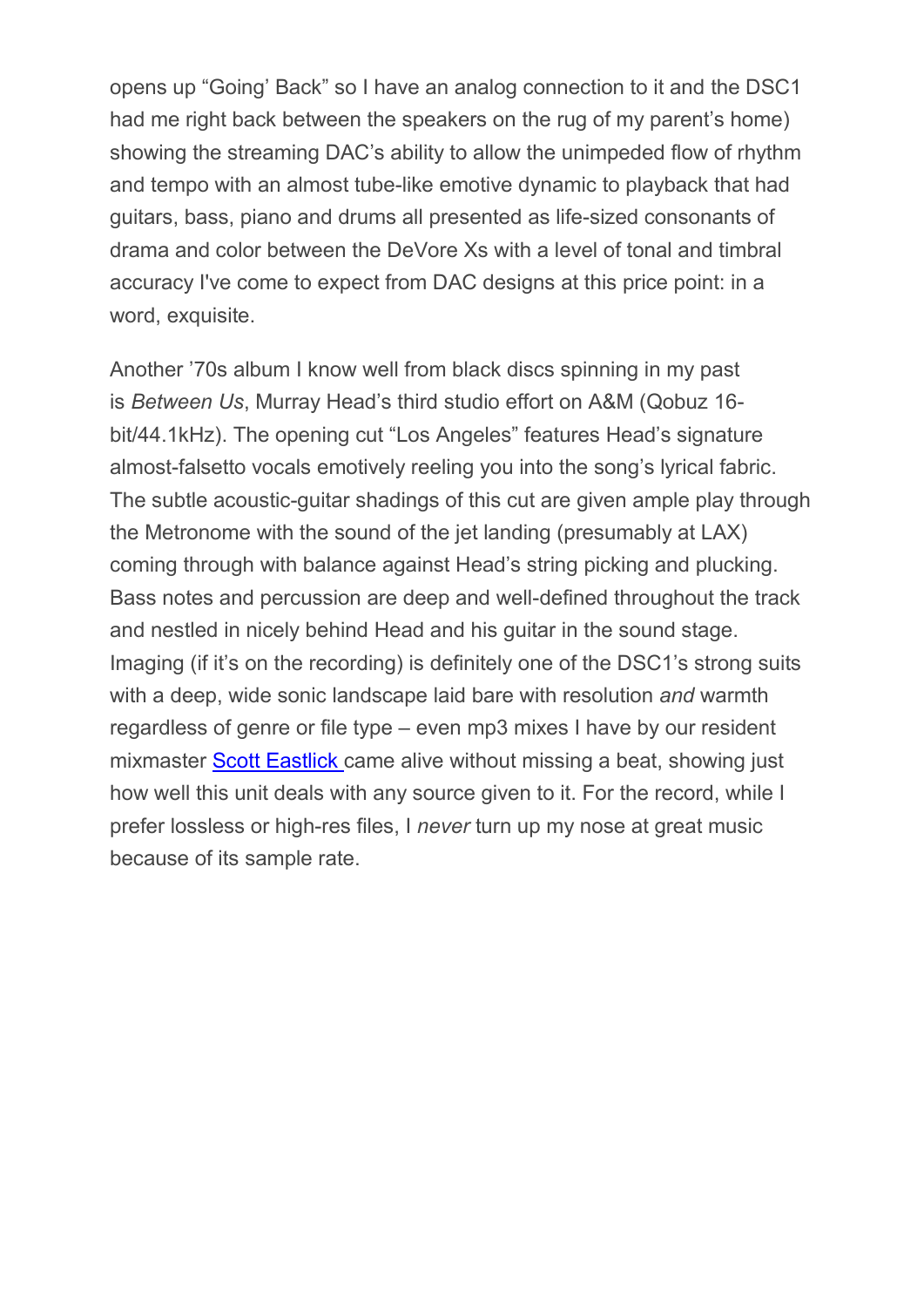

### **In Conclusion**

Explorations, whether they be of the type mapping uncharted waters and coastlines like Baudin – or of the musical variety like my time with with the DSC1, offer the chance to get out of your comfort zone and look (or listen) to things with fresh eyes (or ears). These journeys could offer disappointment or great reward while on deck, but I can say without rhetoric that my time on some (memorable) far-flung sonic shores with the Metronome had me listening more and more to both new works I was unaccustomed to and those classics committed to memory, a sure sign of a high-fidelity design built to stand both the test of time and musical enjoyment for the long haul. Compared to DAC/streamer brethren (of a similar price/performance category) I have on hand like the totaldac d1 direct and dCS Rossini, the DSC1 held its own unwaveringly with resolution, tonality, timbre and demonstrative emotive ability and while it did things with a different sonic flavour when held against both those heavyweight musical contenders, it never once had me wishing for another DAC to listen to other than in a comparative/relative manner. With Roon Tested/Ready implementation just around the corner, the DSC1 offers software versatility on par with both the totaldac and dCS. If I had to split hairs, I would say that strictly from a visual standpoint I prefer the Rossini's